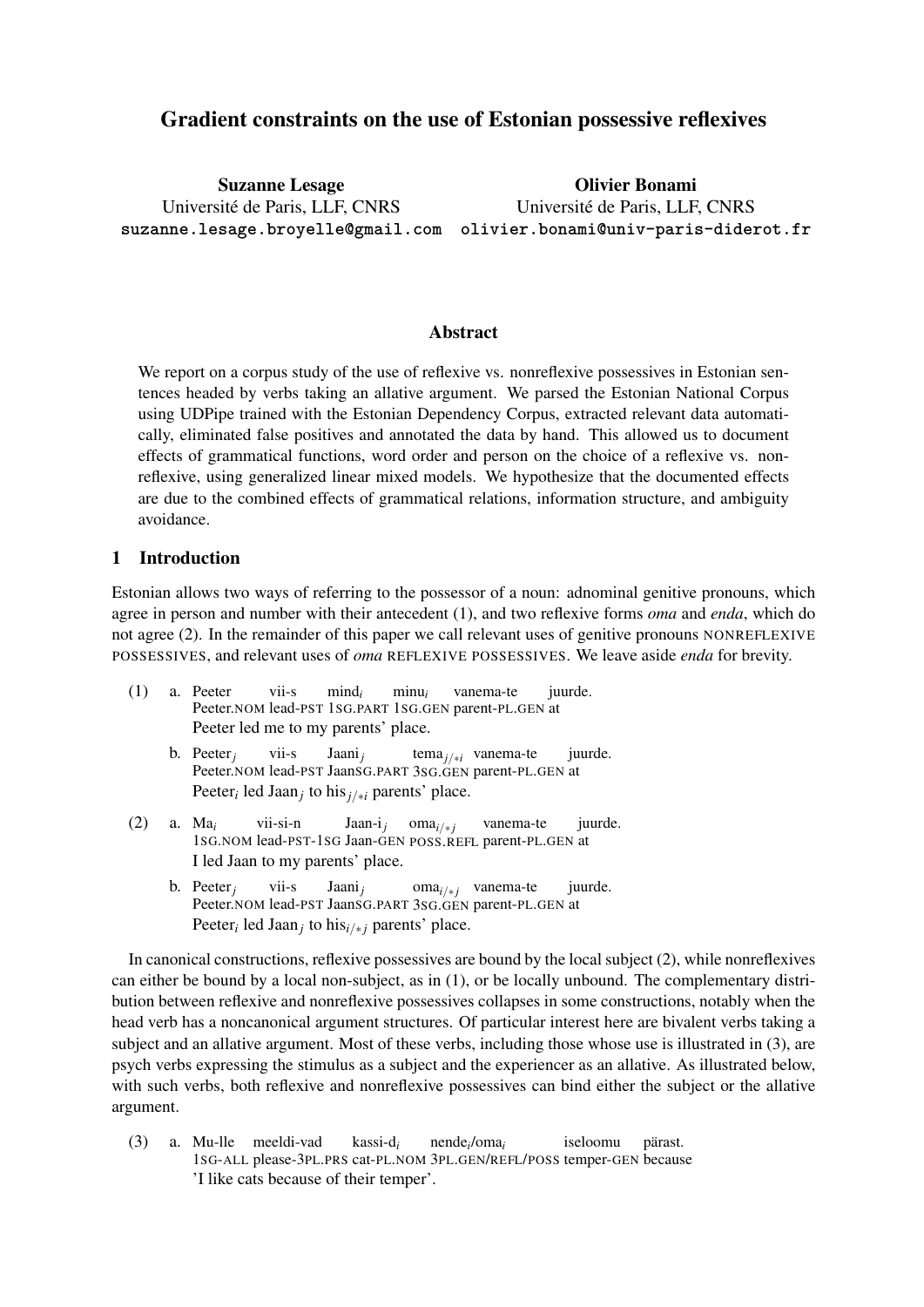b. Lille-de-le*<sup>i</sup>* flower-PL-ALL be.suitable-3SG.PRS sky-ELA. adown fallen sobi-b taeva-st alla sadanud vesi water.NOM POSS.REFL /3PL oma*<sup>i</sup>* /nende*<sup>i</sup>* pehmuse tõttu fragility because very well väga hästi. 'Rain water is suitable to flowers because of their fragility.'

(Lesage, accepted) reports the results of two psycholinguistic experiments on this noncanonical construction, showing *inter alia* that: (i) Speakers do not exhibit a categorical preference for reflexives being bound by the surface subject (resp. nonreflexives being bound by the allative argument); (ii) Binding preferences are modulated by word order, with reflexives showing a preference for an initial antecedent irrespective of its grammatical function. In the present paper, we set out to explore whether these results from comprehension experiments are confirmed in production, on the basis of a corpus study. We first train a dependency treebank on a large web corpus to help select relevant examples, which were then all validated by hand. We then annotate the examples for various syntactic and semantic properties, and run a number of logistic regression models to establish which factors influence the choice of a reflexive or nonreflexive form of the possessive. Finally we hypothesize that the observed preferences for possessive choice follow from syntactic and pragmatic constraints.

### 2 Data collection and annotation

The main challenge for our study is that the combination of factors we set out to investigate is too rare for data to be easily available: as is usual in languages without articles, there is no mandatory overt expression of possession in Estonian, which makes possessive forms comparatively infrequent; in addition, the construction of interest is found only with a handful of verbs.

For this reason, we relied on resources from the Universal Dependencies community to parse a large web corpus and use it for initial data selection. Specifically, we trained UDPipe (Straka and Straková, 2017) on the Estonian UD v2.4 treebank, the Universal Dependencies version of the Estonian Dependency Treebank (Muischnek et al., 2014). We then used this to parse the 1.1 billion token Estonian National Corpus (Kallas and Koppel, 2018). We relied on the morphological, POS and dependency annotation to select all sentences satisfying the following criteria:

- *•* The sentence contains a token *v* of one of eight verbs taking an allative argument: *meeldima* 'please', *sobima* or *kõlbama* 'be suitable for', *meenuma* 'come to one's mind', *võimaldama* 'make possible', *kuuluma* 'belong', *jätkuma* 'be enough', *maitsma* 'please by its taste'.
- The sentence contains a token *p* of a reflexive or nonreflexive possessive.
- The possessive word *p* is the possessor of some noun that has *v* on its head path that is, the noun is a direct or indirect dependent of *v*.
- The verb *v* has an allative dependent.
- The person-number features expressed on *p*, if any, are compatible with the person-number features expressed either on the verb (if any), the subject (if it is overt), or the allative dependent.

This search allowed us to retrieve 5,593 candidate examples of a use of a possessive referring to the surface subject or allative argument of a verb in the relevant construction. We then sorted through the examples by hand to eliminate the numerous false positives due to parsing errors, other uses of the form *oma*, and/or possessives with antecedents other than the two co-arguments of the verb under examination. This narrowed down the dataset to 1,307 sentences. We then classified these examples in 5 groups as indicated in Table 1. Note that what we call the surface subject is that argument which may trigger agreement on the verb. This argument, when overtly expressed, is either in the nominative or partitive case, depending on factors orthogonal to our concerns. By design, all our examples include an allative argument, $<sup>1</sup>$  whereas the subject is sometimes unexpressed. Direct objects are rare in our corpus, since</sup> only the verbs *meenutama* 'remind' and *võimaldama* 'make possible' takes a direct object. There are various interesting cases where the possessive is embedded within a direct dependent of the verb; we

<sup>&</sup>lt;sup>1</sup>In principle, the grammar allows for another allative dependent with the status of an adjunct, but no such case is found in our data.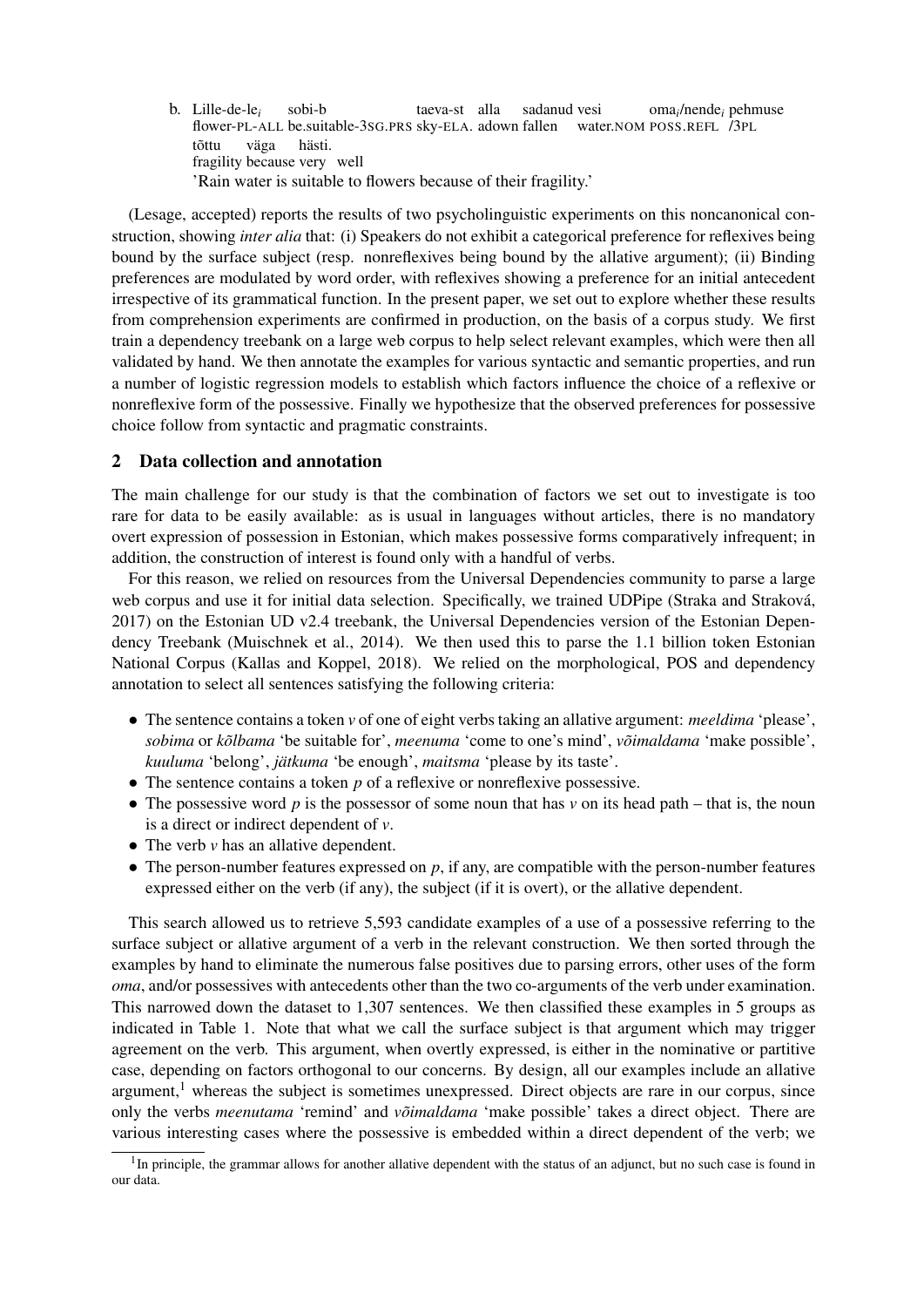| Type of relation            | Count |
|-----------------------------|-------|
| Surface subject             | 415   |
| Allative argument           | 285   |
| Direct object               | 86    |
| Other oblique dependent     | 366   |
| Embedded within a dependent | 155   |

Table 1: Syntactic relation between the possessed noun and the head verb of the antecedent.

leave these examples aside for purposes of this paper, as they do not form a uniform class and there is not enough data for a more fine-grained classification to be informative. Hence we will focus on the 1*,*152 sentences corresponding to the first four row in Table 1. Since the number of possessed direct objects is low, and all cases where the possessed noun is neither the subject nor the allative argument are structurally similar, we grouped together possessed noun under 'Direct object' and 'Other oblique dependent' under a single value 'other', with 452 data points.

Each example was then annotated using a combination of information collected from dependency parses and manual work. We annotated the following:

- The type of possessive (reflexive or nonreflexive)
- The grammatical function of the antecedent (surface subject or allative argument).
- The grammatical function of the possessed noun.
- The person and number, and animacy of each argument.
- The volitional involvement in the event of the participant realized as the subject.
- The relative order of the two arguments and the relative order of the possessive and its antecedent.

#### 3 Results

Following (Bresnan et al., 2007) and many other studies of binary alternatives in corpus data, we fitted mixed effects logit models to our data, using the *lme4* (Bates et al., 2014) and *lmerTest* (Kuznetsova et al., 2017) R packages. The dependent variable was the type of possessive. All candidate models treated the identity of the verb as a random effect. As for fixed effects, two important independent variables of interest here are the grammatical function of the possessed noun and that of the antecedent. It is important to note however that the values of these two variables are not independent: if the possessed noun is the allative argument (resp. subject), by design, the antecedent can only be the subject (resp. the allative argument); if the possessed noun is another dependent of the verb, then it can take either the subject or the allative argument as its antecedent. Because of this, we combined the two variables into one, whose values are noted  $f1 \rightarrow f2$ , where f1 is the function of the possessed noun and f2 that of the antecedent. Figure 1 shows the proportions of use of a possessive reflexive for each pair of grammatical functions. As the figure highlights, it is not obvious that differences between all 4 levels are statistically significant. Hence we used forward difference coding of the 4 values of that variable to be able to assess the significance of differences between adjacent levels.

We examined various combinations of this variable with other fixed effects, and report only on the best fit. The model parameters are shown in Table 2.

As the table indicates, we found a significant effect of the combined choice of a function for the possessed noun and a function for the antecedent for all pairs of adjacent conditions except other->sbj and all->sbj. Overall, situations where the antecedent is the surface subject favor using the reflexive form, whereas situations where the antecedent is the allative argument favor the nonreflexive. Note that the clearest effect opposes allative vs. subject antecedents, but that there is still a significant difference among examples with allative antecedents depending on the function of the possessed noun.

Non-third person antecedents comparatively disfavor using the reflexive. Contrary to our expectations, none of our various schemes for integrating an effect of animacy or volitional involvement turned out to be significant<sup>2</sup>. We tried various ways of taking into account word order. A binary variable indicating

 $2$ It would have been relevant to observe the role of case marking of the subject, reflecting the defiteness among other features,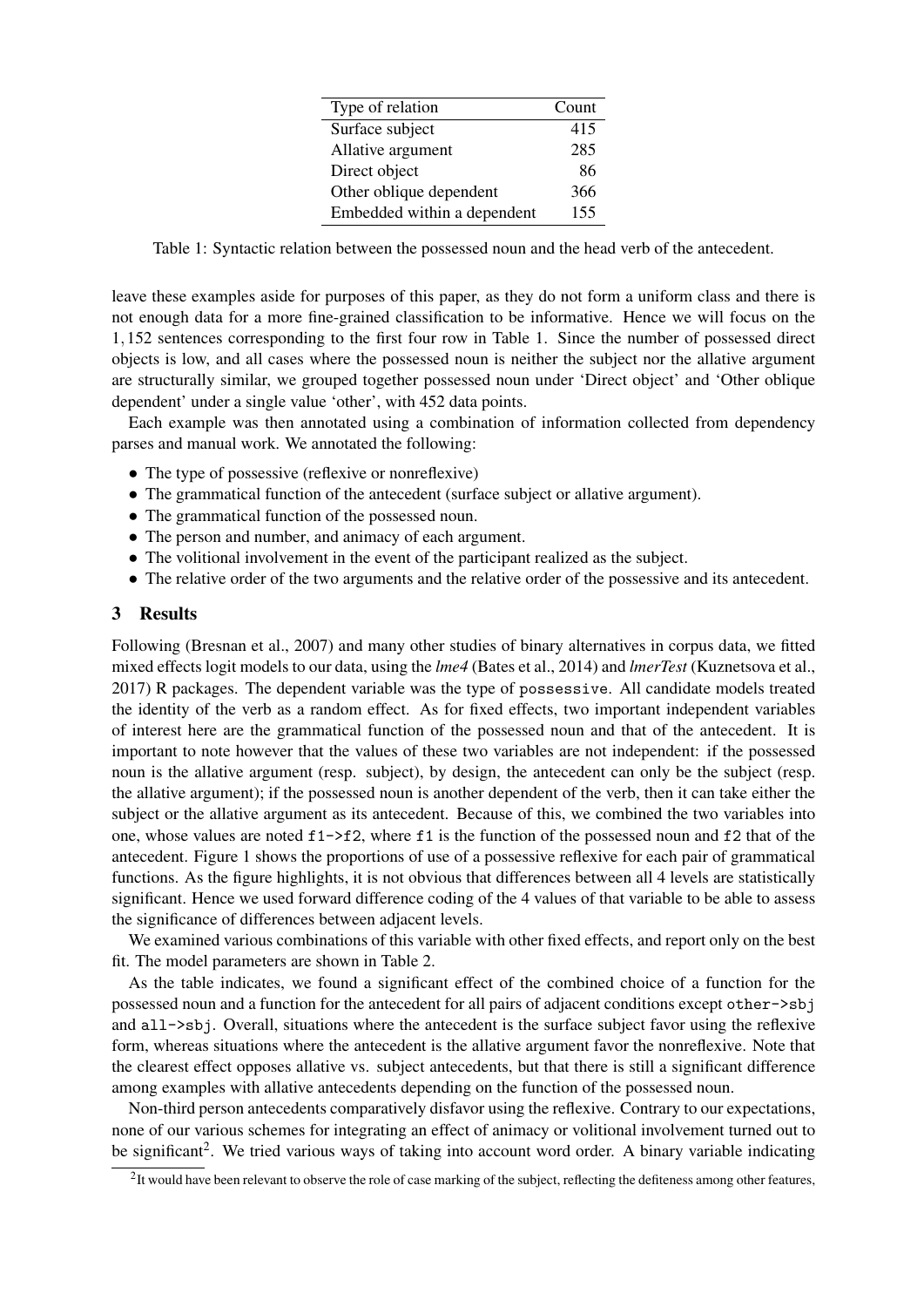

Figure 1: Proportion of use of the reflexive possessive (vs. nonreflexive possessive) for each combination of grammatical functions of the possessed noun and antecedent.

|                        | Estimate    | Std. Error | z value  | <i>p</i> -value |       |
|------------------------|-------------|------------|----------|-----------------|-------|
| (Intercept)            | 0.005898    | 0.582356   | 0.010    | 0.991919        |       |
| sbj->all vs.other->all | $-1.181075$ | 0.274058   | $-4.310$ | 1.64e-05        | ***   |
| other->sbj vs.all->sbj | $-2.271744$ | 0.426328   | $-5.329$ | $9.90e-08$      | ***   |
| other->sbj vs.all->sbj | $-0.612193$ | 1.331760   | $-0.460$ | 0.645741        |       |
| person=1               | $-2.230623$ | 0.296334   | $-7.527$ | 5.18e-14        | $***$ |
| person=2               | $-1.308191$ | 0.485689   | $-2.693$ | 0.007071        | $***$ |
| order=ant first        | 0.998497    | 0.262998   | 3.797    | 0.000147        | $***$ |

Table 2: Parameters of GLMM modelling the proportion of use of a reflexive possessive.

whether the antecedent is realized before the other dependents turned out to be most relevant and lead to a significant effect: possessives that follow their antecedent are comparatively more likely to be reflexive. Finally, no significant interaction is documented for any combination of our dependent variables.

## 4 Discussion

Our model confirms that binding constraints on possessives are not categorical: in the constructions under examination, *oma* is often bound by a nonsubject argument, and nonreflexive possessives may (although they rarely are) be bound by the subject. We thus are in the familiar situation where one and the same constraint (reflexives tend be bound by the subject) that is categorical in some language/some part of the grammar is gradient in another language/another part of the grammar (Bresnan et al., 2001; Sorace and Keller, 2005). More importantly, binding preferences are modulated by the dependency configuration relating the possessive and its antecedent, their relative word order, and their shared person feature.

### 4.1 Grammatical functions

The most obvious effect is that subject antecedents show a higher preference for reflexive possessives than allative antecedents. This is just a gradient reflex of the well-known observation that relative obliqueness constrains binding (Pollard and Sag, 1992): reflexive dependents of a verb tend to be used when they are bound by a less oblique dependent, where obliqueness may be characterized using a hierarchy such as the one in (4). In the case of reflexive possessives, we submit that relative obliqueness of the possessed noun and the antecedent likewise constrains binding of the possessive.

(4) Subject < Direct object < Oblique argument < Adjunct

More subtle are the differences among contexts with allative antecedents  $(sbi-2a11$  vs. other->all). A likely reason for the observed difference has to do with how far one stands from a

as suggested by one reviewer, but in the construction under scrutiny, the subject is mostly nominative. We found few examples with a partitive subject that we had to remove for a more homogeneous data set.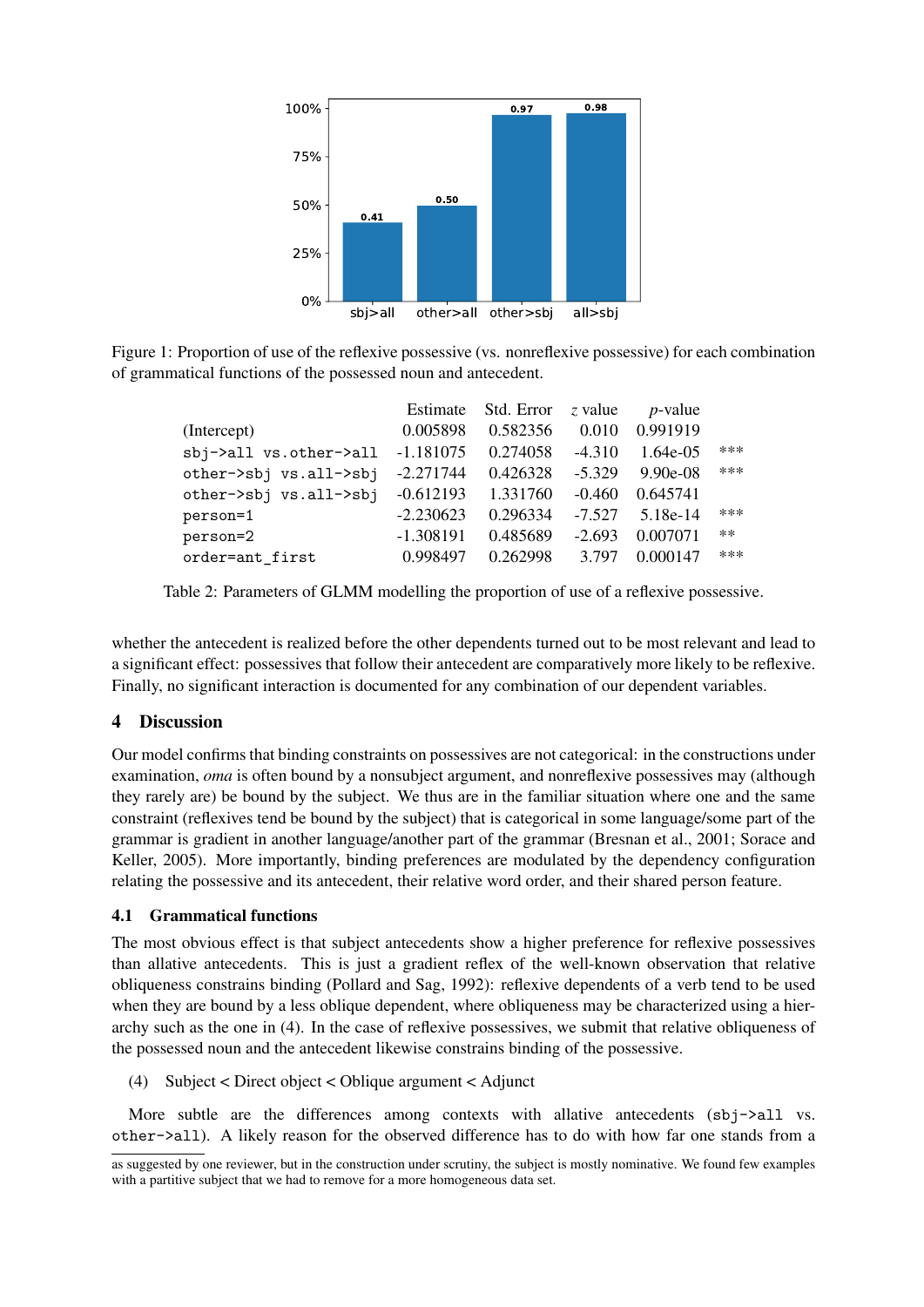prototypical reflexive binding situation. As we observed in the introduction, Estonian possessive reflexives tend to be bound by the subject of the local clause they occur in, which is by definition the least oblique dependent of the verb. In the  $sbj->}$ all condition, we are departing maximally from that situation. Not only is the antecedent not a subject, it is also strongly *more oblique* than the possessed noun. Hence we have a strong expectation that a nonreflexive rather than a reflexive possessive be used. In the other->all condition, the situation is different. Remember that, in this condition, the possessed noun is either a nonargument oblique or a direct object; obliques are more common, and make up 65% of the data. It follows that, in a clear majority of examples, the antecedent is more oblique than the possessed noun. Hence, on average, only the strongest expectation that the antecedent be a subject, but not the weaker expactation that it be less oblique than the possessed noun, is violated in the other->all condition. Closer examination confirms that oblique possessed nouns are indeed driving the difference between the sbj->all and the other->all condition: whereas the proportion of reflexives is 60% for oblique possessed nouns, it drops to 22% for direct object possessed nouns.

#### 4.2 Word order

We turn briefly to the effects of word order. As noted above, our model shows that, all other things being equal, possessives preceding their antecedents are less likely to be expressed as a reflexive than possessives that follow their antecedent.

This generalization is likely to be linked to information structure, given the tight link between word order and information structure in Estonian. The main relevant generalization here is that the dependent of a main clause verb that is realized first in linear order strongly tends to be topical (Lindström, 2005; Tael, 1988). (Bickel, 2004) suggests that, in Himalayan languages, reflexives are topic-oriented rather than subject-oriented: the reflexive tends to take the topic as its antecedent, which will coincide with the subject in most situations, but is likely not to in sentences with an experiencer expressed as an oblique. Our data supports the idea that Estonian reflexives are *both* subject-oriented and topic-oriented. While a subject antecedent favors the use of a reflexive, a topical (and hence initial) antecedent also favors such a use. Hence, where topicality and obliqueness do not align, we expect that conflicting constraints on the use of reflexives will lead to a somewhat balanced distribution of reflexives and nonreflexives.

This hypothesis helps explain the striking fact, apparent in Figure 1, that proportions of use of a reflexive reach much more extreme values when the antecedent is the subject than when it is the allative argument. Note that, unlike what happens in the canonical transitive construction, where subjects overwhelmingly precede objects, verbs with an allative argument tolerate much more easily realization of that argument before the subject (Metslang, 2013). In our data, this is true in 48% of the cases where the subject is overt. Importantly, antecedents tend to precede possessives: this is the case for 70% of allative antecedents and 84% of subject antecedents. Hence, when the antecedent is a subject, both obliqueness and topicality (as manifested in word order) favor the choice of a reflexive possessive, leading to a very high proportion of reflexives. Where the antecedent is an allative though, more often than not, obliqueness and topicality pose conflicting constraints on the choice of the possessive form: the obliqueness relation between possessive and antecedent favors a nonreflexive, while the topicality of the antecedent favors a reflexive. We conjecture that this is why, while nonreflexives are more common, reflexives are still a relevant option in most cases where the antecedent is the allative argument.

#### 4.3 Person

We finally turn to the effect of person. As noted above, first and second person antecedents comparatively disfavor the use of a reflexive possessive. We submit that this may be due to speakers optimizing their speech for ambiguity avoidance, in accordance with Grice's maxim of manner (Grice, 1975).

To see how this plays out, let us reason first about cases in which the antecedent and possessed noun are co-arguments—that is, the sbj->all and all->sbj conditions. Example (5a) exhibits a situation where the antecedent is first person. In this situation, neither choice of pronoun form leads to ambiguity: reflexive *oma* has to corefer with the allative argument, as it is the only other referring expression in the local clause; but nonreflexive *minu* does not carry any ambiguity either, because it is explicitly 1st person singular. Now consider (5b). Using reflexive *oma* again does not lead to ambiguity. However,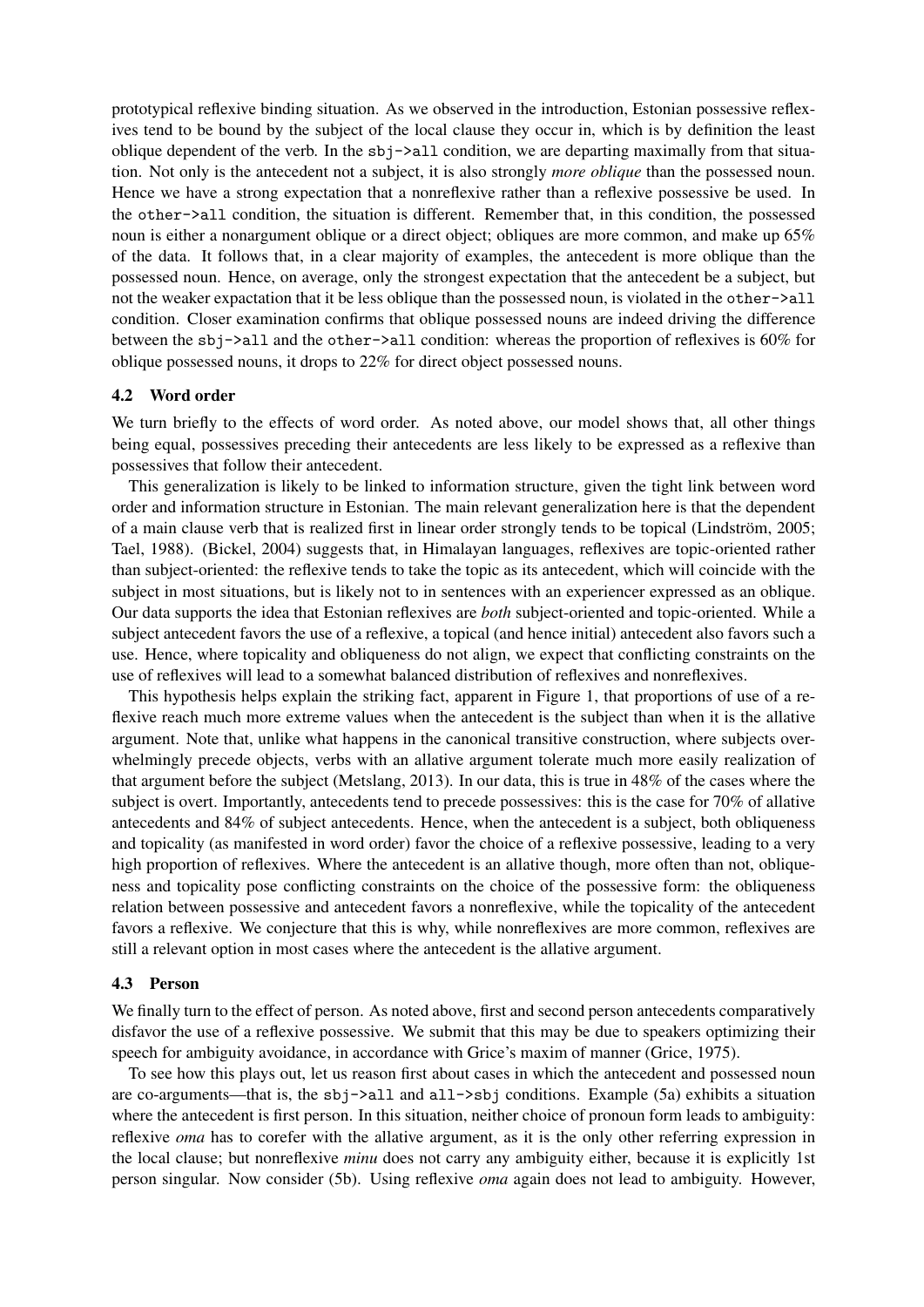if the speaker were to choose instead nonreflexive *tema*, this would lead to ambiguity between a local antecedent (namely the allative argument) and an extra-sentential antecedent. This line of reasoning should push a rational speaker to comparatively favor the use of a reflexive with third person antecedents as compared to first and second person antecedents.

- (5) a. Mu-lle*<sup>i</sup>* meeldi-b 1SG-ALL please-3SG.PRS 1SG.GEN/POSS.REFL wife.NOM minu/oma*<sup>i</sup>* naine. 'I like my wife.'
	- b. Peetri-le*<sup>i</sup>* meeldi-b Peeter-ALL please-3SG.PRS 3SG.GEN/POSS.REFL wife.NOM tema?*i/ <sup>j</sup>* /oma*<sup>i</sup>* naine. 'Peeter likes his wife.'

Note that exactly the same reasoning is valid, *mutatis mutandis*, in the all->subj condition. Overall then, when the possessive, possessed noun and antecedent are the only three referential expressions in the clause, pragmatic reasoning predicts a higher proportion of use of the reflexive with third person antecedents. A model identical to that above but trained on only the  $sbi-\lambda a 11$  and  $a 11-\lambda s b j$  conditions does confirm that this prediction is borne out.

If we now turn to the remaining other->all and other->sbj conditions, things are less clear, both conceptually and empirically. Conceptually, ambiguity avoidance does not make sharp predictions in such configurations. Table 3 lists all relevant configurations of person of the two co-arguments of the verb, and indicates what the ambiguity potential is depending on the choice of a possessive form; here local ambiguity is ambiguity with a clause-local antecedent, while global ambiguity is ambiguity with an extra-sentential antecedent. The clear prediction here is that, all other things being equal, reflexives should be rarest where both arguments are nonthird person (because using a nonreflexive avoids local ambiguity) and most frequent where both arguments are third person (because using a reflexive avoids global ambiguity). Where the other two situations should stand between these two extremes is unclear, in the absence of a hypothesis on the relative costs of local and global ambiguity.

| Person of  | Person of  | Possessive    | Local     | Global    | $#$ of         | $\%$ of    |
|------------|------------|---------------|-----------|-----------|----------------|------------|
| antecedent | other arg. | type          | ambiguity | ambiguity | observations   | reflexives |
| non-3rd    | non-3rd    | non-reflexive | no        | no        | 4              | 33%        |
| non-3rd    | non-3rd    | reflexive     | yes       | no        | 2              |            |
| non-3rd    | 3rd        | non-reflexive | no        | no        | 43             | 51\%       |
| non-3rd    | 3rd        | reflexive     | yes       | no        | 45             |            |
| 3rd        | non-3rd    | non-reflexive | no        | yes       | $\overline{4}$ | 95%        |
| 3rd        | non-3rd    | reflexive     | yes       | no        | 79             |            |
| 3rd        | 3rd        | non-reflexive | yes       | yes       | 51             | 81\%       |
| 3rd        | 3rd        | reflexive     | yes       | no        | 224            |            |

Table 3: Potential ambiguity of possessives in sentences with two candidate antecedents.

Empirical results are unconclusive. The raw counts in Table 3 clearly indicate that there is not enough data to conclude anything in the first condition, and proportions go against predictions when comparing the two last conditions. Be that as it may, a GLMM predicting possessive type on the basis of person configurations as indicated in Table 3 and grammatical function of the antecedent revealed no significant effect of person on this subset of the data. This in itself does not invalidate the idea that ambiguity avoidance constrains the choice of possessive forms: it could be that the preferences at play here are too small to be documented on a dataset of this size, or that some other factors counteract the effects of ambiguity avoidance; but it may also be that our hypothesis does not hold, and that the person effect documented in the co-argument conditions is due to some other factor.

## 5 Conclusion

In this paper we have used corpus evidence to explore constraints on the choice of reflexive vs. nonreflexive forms of possessives in one particular construction of Estonian. Our main empirical findings